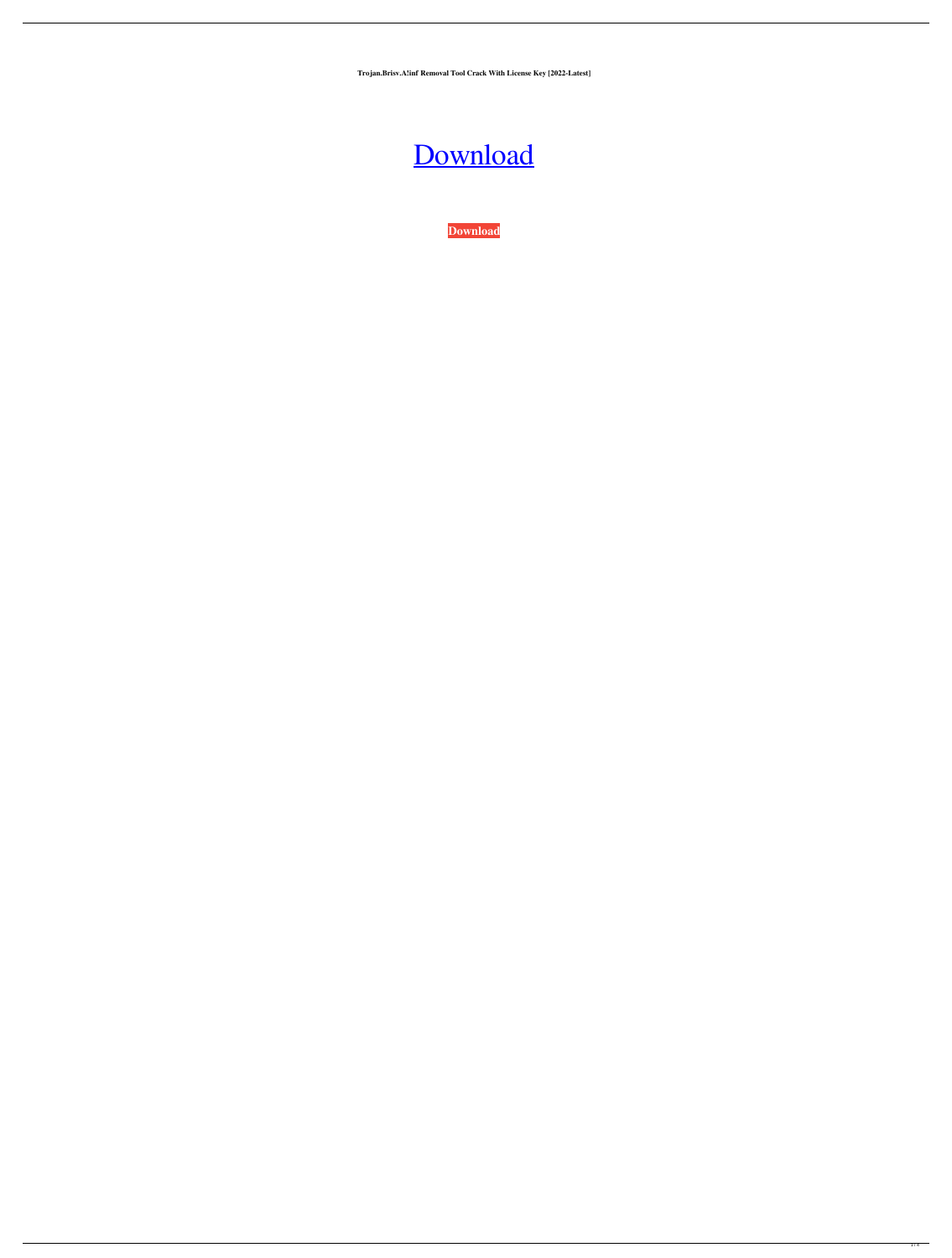Trojan.Brisv.A!inf Removal Tool Description Trojan.Brisv.A!inf Removal Tool is a software solution that can remove Trojan.Brisv.A!inf fast from your computer. You simple need to launch it and start scanning your system to find out if it's infected with the Trojan virus. Clean and intuitive graphical interface The application doesn't take long to install and it doesn't come with a complicated setup that you would need to complete before you can actually use it. It sports a clean and intuitive graphical interface with many nice tools at hand. Trojan.Brisv.A!inf Removal Tool is a software solution that can remove Trojan.Brisv.A!inf fast from your computer. You simple need to launch it and start scanning your system to find out if it's infected with the Trojan virus. Trojan.Brisv.A!inf Removal Tool is a software solution that can remove Trojan.Brisv.A!inf fast from your computer. You simple need to launch it and start scanning your system to find out if it's infected with the Trojan virus. IS there any way of stopping a player from downloading music/videos? Theyve been downloading music videos for about a month, and i noticed yesterday that theyre trying to download the latest Taylor Swift. It's impossible for me to have gone into her social network sites and turned off the music download feature for her as i dont know how to do that. I've been using this program on and off for quite a while now, and it really does help a lot. Also, you can download more information about this tool from the bottom of the page. The instructions are fairly simple, so all you need to do is follow them. I have been using this program for quite a while now, and it is a reliable solution for keeping computers clean from malicious software and cleaning up registry errors. It is a very good and easy to use program. You do not need to pay for it if you download it from its official page. However, if you download it from the official page you can get updates and improvements to the program free of charge. This is a free download from its official page so there are no hidden charges. I have been using this program for quite a while now, and it is a reliable solution for keeping computers clean from malicious software and cleaning up registry errors. It is a very good and

## easy to use program. You

**Trojan.Brisv.A!inf Removal Tool Crack Full Version Free**

KEYMACRO for Windows is an app that provides you with a fully-featured and easy-to-use keylogger. Use KEYMACRO to capture log keystrokes typed on any Windows computer. No need to worry about installing backdoors on your system or vulnerabilities in your programs. It captures both conventional and hardware keystrokes, including Alt + Ctrl, Alt + Shift, Ctrl + Alt, Shift + Alt, and Ctrl + Shift + Alt. You can easily filter out the unimportant ones and the rest are automatically saved in the database. It has multiple scheduling options including fixed and random times, days, weeks and months. It allows you to set different keystroke frequency, every key or just on the double-click of a key. You can set a "one-click" or "one-finger" filtering of the screen. All logs are saved in the database, and can be exported in text, HTML or RTF formats. You can even activate a clean-up procedure from the log file when you are done recording. A virtual keyboard feature provides more flexibility in typing text. With KEYMACRO, you can track multiple users on your system or monitor all keyboard activity from a single computer. KeyMACRO is freeware. It is completely free for home, personal use only. KeyMACRO also lets you: Capture all log keystrokes typed on your Windows system. Activate automatic saving of the log files every 2 minutes. Filter out the unimportant keys (Alt + Ctrl, Alt + Shift, Ctrl + Alt, Shift + Alt, Ctrl + Shift + Alt). Synchronize multiple user accounts, or all accounts on a single system. Schedule log files to be automatically saved at fixed intervals. Filter only on-screen keys (one-click or one-finger filtering of the screen). Recording is turned on or off automatically, based on the active display. You can automatically clean up old log files with a simple click. Capture and save the log keys from a virtual keyboard. Export log files as HTML, RTF, text or CSV formats. Export log files to text, HTML or RTF formats. Set a log file name. Delete log files older than a specified time. Display date and time of last modified log file. Display log file size in bytes. You can also adjust the appearance of the interface, change fonts, change the size of the font, apply a different color scheme and 77a5ca646e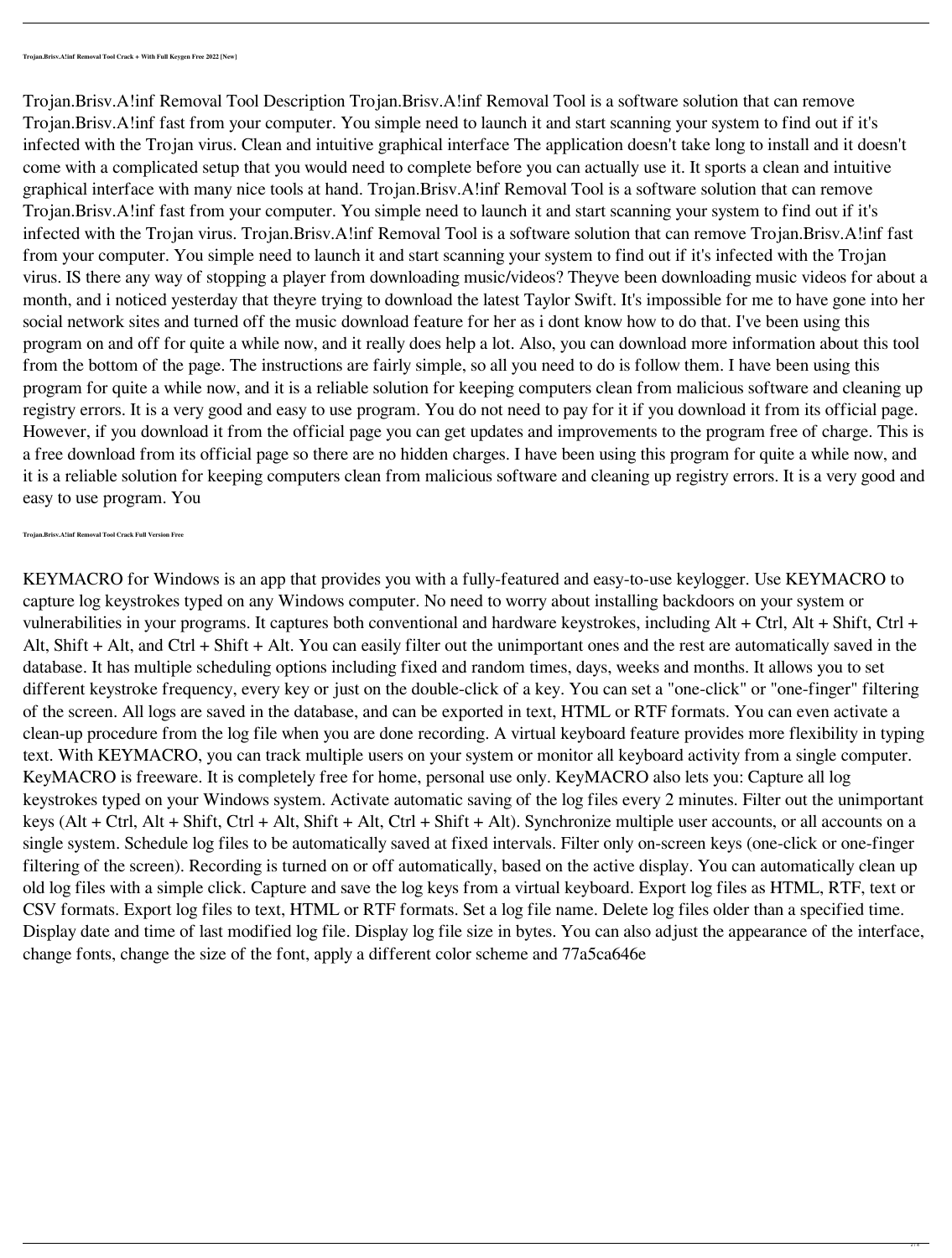MouseTool is a Windows utility for creating a database that stores the data about the movement of your mouse on your computer screen. The mouse movement data can be downloaded from the Internet and used to produce a realistic, animated movement of a mouse cursor. If you have a joystick or another control device that moves a cursor on your screen, MouseTool can transfer this data to a database too. All of the data about the movement of your mouse and other controls is stored in a format that is easy to import into other programs. MouseTool is also very easy to use. Just double click on the downloaded MouseTool icon to install it, start it, and start the mouse move animation. Click on the MouseTool menu bar and select the mouse move program you want to use, and then click on the Create File button to save the file. In the file you can edit the options and mouse movement parameters and then simply start the mouse move animation. MouseTool also supports one click saving of your animation. MouseTool Features: - Recording a mouse move animation with up to 1000 frames - Saving your mouse move animation in \*.bmp and \*.gif formats - Sliding windows - Dragging objects - Use any mouse cursor - Options for mouse - Start / stop the animation - Save the animation as \*.gif or \*.bmp file - Control mouse speed - Create the animation as a.bmp file - Create the animation as a.gif file - Click on the animated mouse cursor - Double click on the mouse icon to start the mouse move animation - MouseTool is free - Double click on the mouse icon - Click on the program icon to create the animation as a.bmp file - Click on the program icon to create the animation as a.gif file - MouseTool supports one click saving of your animation - Supports various mouse cursors - MouseTool supports drag and drop. If you want to drag an object, drag and drop it to the created animation area on the left, then click the play button. - You can use the arrows on the left or the delete and select buttons on the right to adjust the mouse move parameters. - You can create an animation and then drag it into a window of your choice. - You can drag the animation into any window by clicking and dragging the mouse cursor. - You can use the right mouse button to change the direction of the mouse move animation. - You can select the window of your animation

**What's New In Trojan.Brisv.A!inf Removal Tool?**

Trojan.Brisv.A!inf Removal Tool is a software solution that can remove Trojan.Brisv.A!inf fast from your computer. You simple need to launch it and start scanning your system to find out if it's infected with the Trojan virus. Description: Trojan.Brisv.A!inf Removal Tool is a software solution that can remove Trojan.Brisv.A!inf fast from your computer. You simple need to launch it and start scanning your system to find out if it's infected with the Trojan virus. Description: Trojan.Brisv.A!inf Removal Tool is a software solution that can remove Trojan.Brisv.A!inf fast from your computer. You simple need to launch it and start scanning your system to find out if it's infected with the Trojan virus. Description: Trojan.Brisv.A!inf Removal Tool is a software solution that can remove Trojan.Brisv.A!inf fast from your computer. You simple need to launch it and start scanning your system to find out if it's infected with the Trojan virus. Description: Trojan.Brisv.A!inf Removal Tool is a software solution that can remove Trojan.Brisv.A!inf fast from your computer. You simple need to launch it and start scanning your system to find out if it's infected with the Trojan virus. Description: Trojan.Brisv.A!inf Removal Tool is a software solution that can remove Trojan.Brisv.A!inf fast from your computer. You simple need to launch it and start scanning your system to find out if it's infected with the Trojan virus. Description: Trojan.Brisv.A!inf Removal Tool is a software solution that can remove Trojan.Brisv.A!inf fast from your computer. You simple need to launch it and start scanning your system to find out if it's infected with the Trojan virus. Description: Trojan.Brisv.A!inf Removal Tool is a software solution that can remove Trojan.Brisv.A!inf fast from your computer. You simple need to launch it and start scanning your system to find out if it's infected with the Trojan virus. Description: Trojan.Brisv.A!inf Removal Tool is a software solution that can remove Trojan.Brisv.A!inf fast from your computer. You simple need to launch it and start scanning your system to find out if it's infected with the Trojan virus. Description: Trojan.Brisv